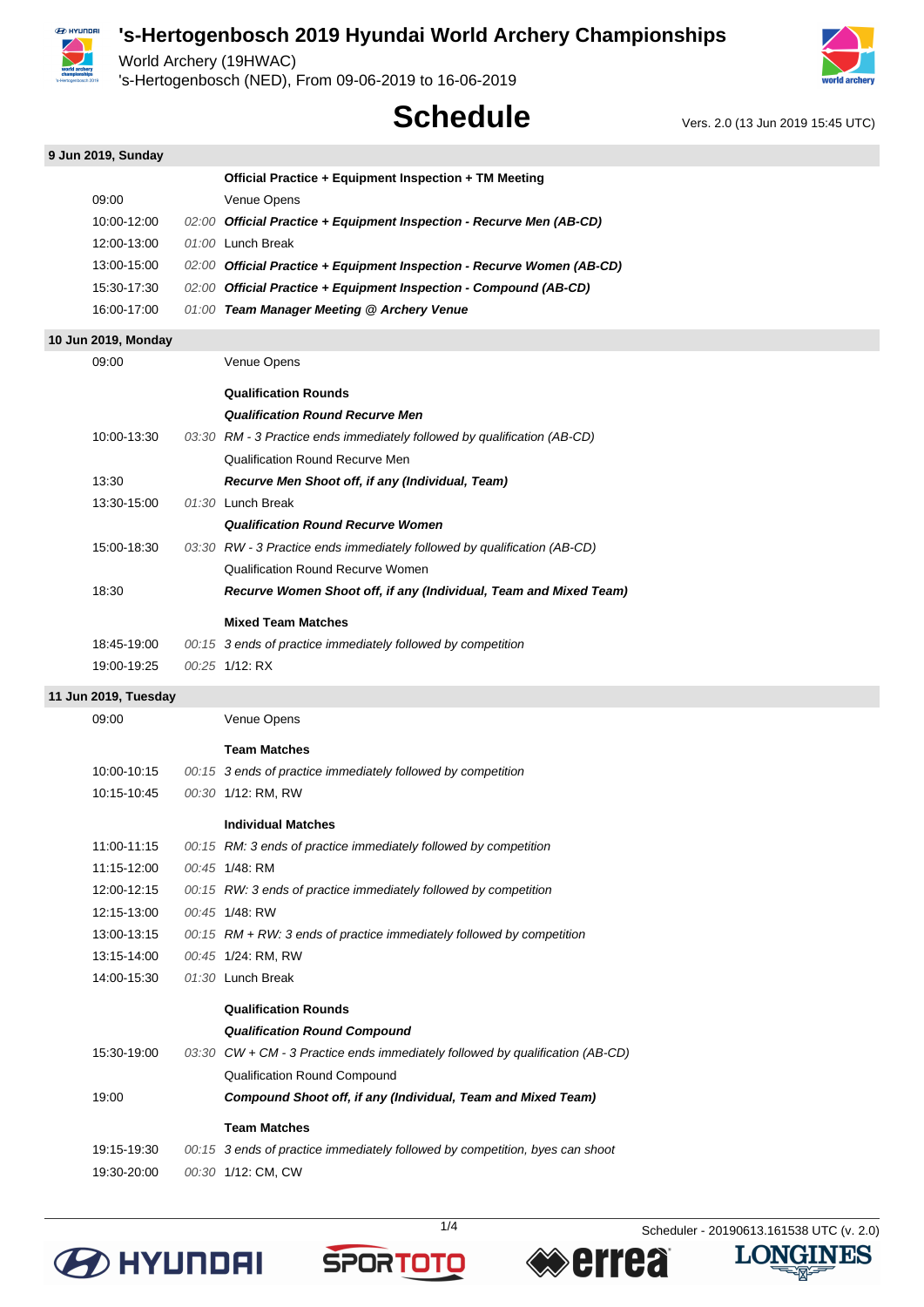

World Archery (19HWAC)

's-Hertogenbosch (NED), From 09-06-2019 to 16-06-2019

#### **12 Jun 2019, Wednesday**

| 09:00       | Venue Opens                                                                      |
|-------------|----------------------------------------------------------------------------------|
|             | <b>Individual Matches</b>                                                        |
| 10:00-10:15 | 00:15 CM: 3 ends of practice immediately followed by competition                 |
| 10:15-11:00 | 00:45 1/48: CM                                                                   |
| 11:00-11:15 | 00:15 CW: 3 ends of practice immediately followed by competition, byes can shoor |
| 11:15-12:00 | 00:45 1/48: CW                                                                   |
| 12:00-12:15 | $00:15$ CM + CW: 3 ends of practice immediately followed by competition          |
| 12:15-13:00 | 00:45 1/24: CM, CW                                                               |
|             | <b>Team Matches</b>                                                              |
| 13:15-13:30 | 00:15 3 ends of practice immediately followed by competition                     |
| 13:30-13:55 | 00:25 1/12: CX                                                                   |
| 13:55-15:30 | 01:35 Lunch Break                                                                |
| 15:30-15:45 | 00:15 3 ends of practice immediately followed by competition                     |
| 15:45-16:15 | 00:30 1/8: RM, CW                                                                |
| 16:15-16:30 | 00:15 3 ends of practice immediately followed by competition                     |
| 16:30-17:00 | 00:30 1/8: RW, CM                                                                |

#### **13 Jun 2019, Thursday**

09:00 Venue Opens

#### **Team Matches**

| 10:00-10:15 | 00:15 3 ends of practice immediately followed by competition |
|-------------|--------------------------------------------------------------|
| 10:15-10:45 | 00:30 1/4: RM, RW, CM, CW                                    |
| 10:45-11:15 | 00:30 1/2: RM, RW, CM, CW                                    |
| 11:30-11:45 | 00:15 3 ends of practice immediately followed by competition |
| 11:45-12:10 | 00:25 1/8: RX. CX                                            |
| 12:10-12:35 | 00:25 1/4: RX. CX                                            |
| 12:35-13:00 | 00:25 1/2: RX, CX                                            |
| 13:00-15:00 | $02:00$ Lunch Break                                          |
|             | <b>Individual Matches</b>                                    |
| 15:00-15:15 | 00:15 3 ends of practice immediately followed by competition |
| 15:15-16:00 | 00:45 1/16: RM, RW, CM, CW                                   |
| 16:00-16:45 | 00:45 1/8: RM, RW, CM, CW                                    |
| 16:45-17:25 | 00:40 1/4: RM, RW, CM, CW                                    |

| 17:25-18:00 | 00:35 1/2: RM, RW, CM, CW |  |  |
|-------------|---------------------------|--|--|

#### **14 Jun 2019, Friday**

|             | Secondary Tournament Qualification for Tokyo 2020                   |
|-------------|---------------------------------------------------------------------|
| 10:00-10:15 | 00:15 3 ends of practice immediately followed by competition        |
| 10:15-10:55 | $00:40$ 1/2: O-RW                                                   |
| 10.55-11.30 | 00:35 3rd/4th Place Match: Olympic Ranking Tournament Recurve Women |
|             | 1st/2nd Place Match: Olympic Ranking Tournament Recurve Women       |









₩

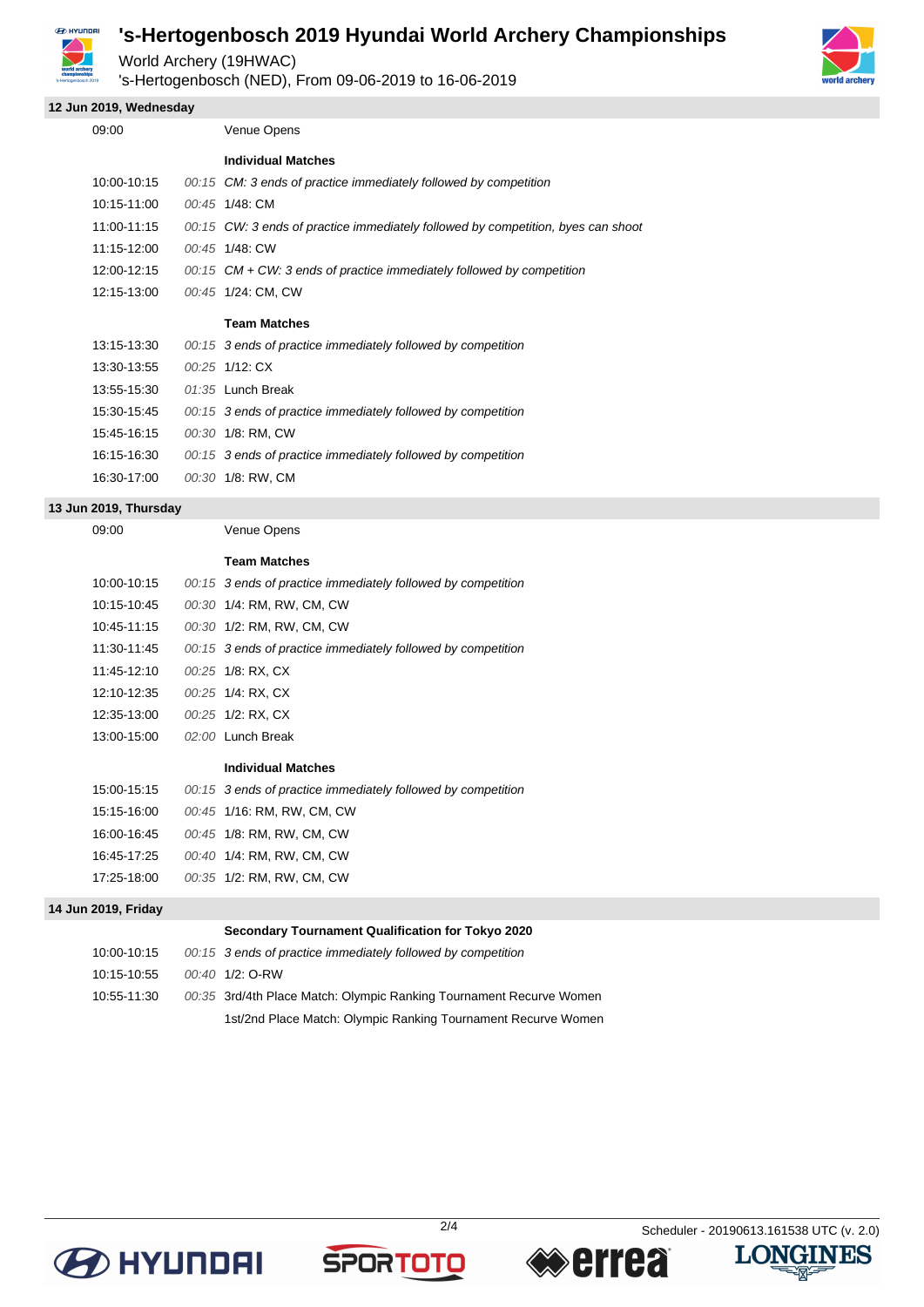

World Archery (19HWAC)

's-Hertogenbosch (NED), From 09-06-2019 to 16-06-2019



**15 Jun 2019, Saturday**

| 09:00       | Practice field opens                                                             |
|-------------|----------------------------------------------------------------------------------|
|             | <b>Compound Team Finals</b>                                                      |
| 10:00-10:25 | 00:25 Bronze: Compound Women Team<br>Turkey (TUR) - (IND) India                  |
| 10:25-10:50 | 00:25 Gold: Compound Women Team<br>Chinese Taipei (TPE) - (USA) USA              |
| 10:50-10:56 | 00:06 Award Ceremony - Compound Women Team                                       |
| 10:56-11:04 | 00:08 Crowd Entertainment                                                        |
| 11:04-11:29 | 00:25 Bronze: Compound Men Team<br>Colombia (COL) - (NED) Netherlands            |
| 11:29-11:54 | 00:25 Gold: Compound Men Team<br>Korea (KOR) - (TUR) Turkey                      |
| 11:54-12:00 | 00:06 Award Ceremony - Compound Men Team                                         |
| 12:00-14:00 | 02:00 Lunch Break                                                                |
| 13:00       | Practice field opens                                                             |
|             | <b>Compound Mixed Team and Individual Finals</b>                                 |
| 14:00-14:20 | 00:20 Bronze: Compound Mixed Team<br>Colombia (COL) - (TPE) Chinese Taipei       |
| 14:20-14:40 | 00:20 Gold: Compound Mixed Team<br>Korea (KOR) - (FRA) France                    |
| 14:40-14:46 | 00:06 Award Ceremony - Compound Mixed Team                                       |
| 14:46-14:54 | 00:08 Crowd Entertainment                                                        |
|             | <b>Individual Matches</b>                                                        |
| 14:54-15:11 | 00:17 Bronze: Compound Women<br>VENNAM Jyothi Surekha (IND) - (TUR) BOSTAN Yesim |
| 15:11-15:28 | 00:17 Gold: Compound Women<br>PEARCE Paige (USA) - (RUS) AVDEEVA Natalia         |
| 15:28-15:34 | 00:06 Award Ceremony - Compound Women                                            |
| 15:34-15:42 | 00:08 Crowd Entertainment                                                        |
| 15:42-15:59 | 00:17 Bronze: Compound Men<br>KIM Jongho (KOR) - (USA) GELLENTHIEN Braden        |
| 15:59-16:16 | 00:17 Gold: Compound Men<br>FAUGSTAD Anders (NOR) - (USA) LUTZ James             |
| 16:16-16:22 | 00:06 Award Ceremony - Compound Men                                              |









幽气